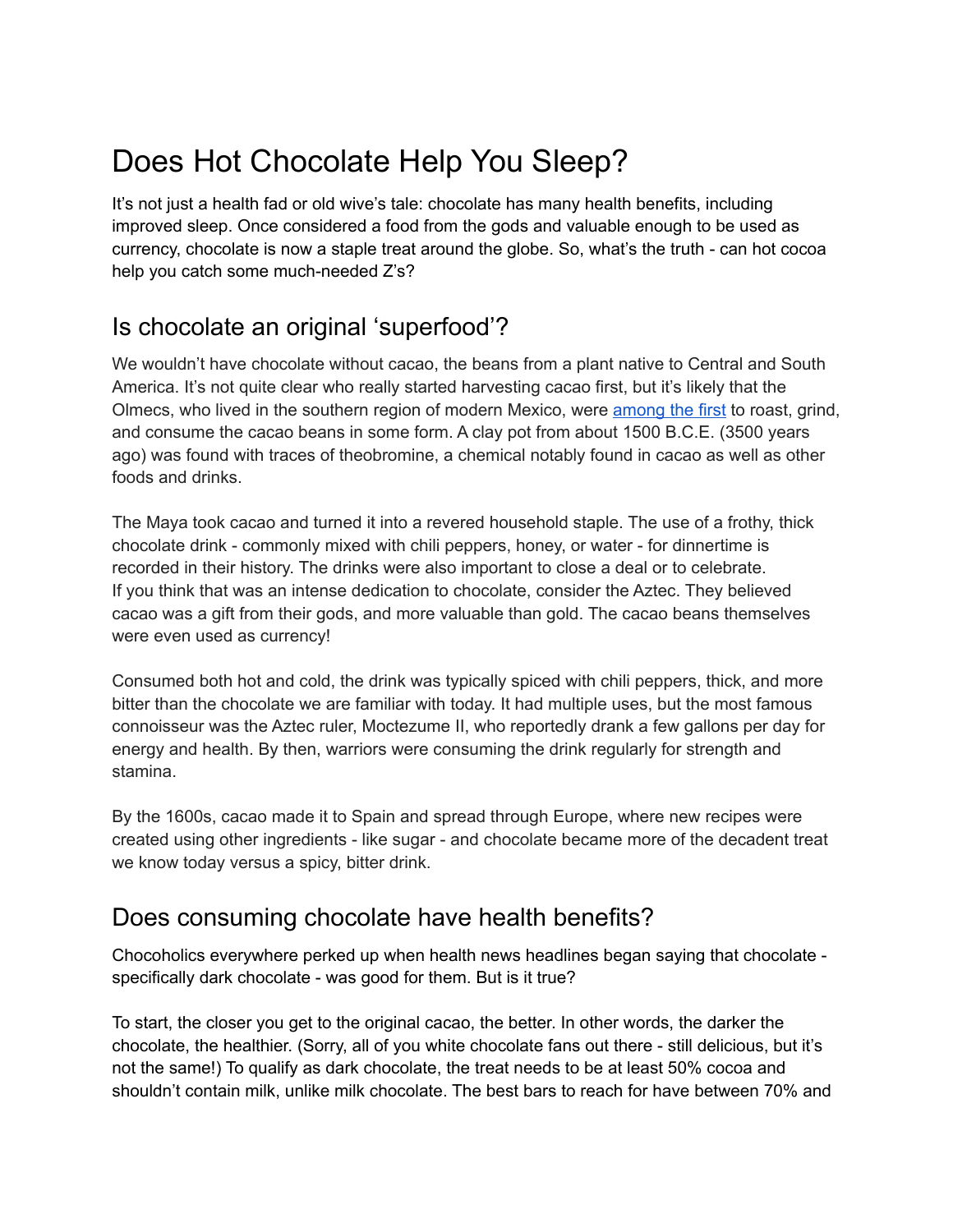85% cocoa; many have other added flavors like sea salt or chili pepper to balance the bitterness.

Dark chocolate contains a significant amount - up to a full recommended daily intake, depending on serving size and composition - of the following:

- Dietary fiber
- Iron
- Magnesium
- Copper
- Manganese
- Potassium
- Phosphorus
- Zinc
- Selenium

In addition to those, dark chocolate also contains a significant amount of both flavanols and polyphenols - antioxidants. Antioxidants are critical in slowing damage from free radicals over time by lessening or preventing oxidative stress on the body.

For reference, free radicals are unstable atoms. Oxygen splits in our bodies into single atoms with unpaired electrons…and electrons really hate being single. So, they desperately search the body for other electrons, damaging other cells, DNA, and proteins. Some diseases linked to damage from free radicals include eye disease, heart disease, and diabetes. Yikes!

Some studies have shown positive effects of dark chocolate consumption including reduced inflammation, improved blood [pressure](https://www.ncbi.nlm.nih.gov/pmc/articles/PMC4460349/) numbers, and more. Needless to say, there are a *lot* of potential benefits.

#### Are there negative effects to eating chocolate?

It's hard to make blanket statements, but we'd have to say yes: there are some potential risks and negative things to watch for when considering dark chocolate.

First, the recipe, quality of ingredients, and how the chocolate is processed all play into the final result. Some products may be higher in sugars and undesirable fats than others. Given that chocolate is also…still chocolate…it is a higher calorie food. This is not inherently a bad thing, but something you should be aware of.

Second, cocoa contains caffeine. The amount varies - ultimately containing less than a cup of coffee per serving - but since caffeine is a stimulant, it may give some people jitters. Unless you plan on eating a dozen bars of chocolate daily, or have a pre-existing sensitivity to caffeine, it's unlikely you'll notice this particular issue.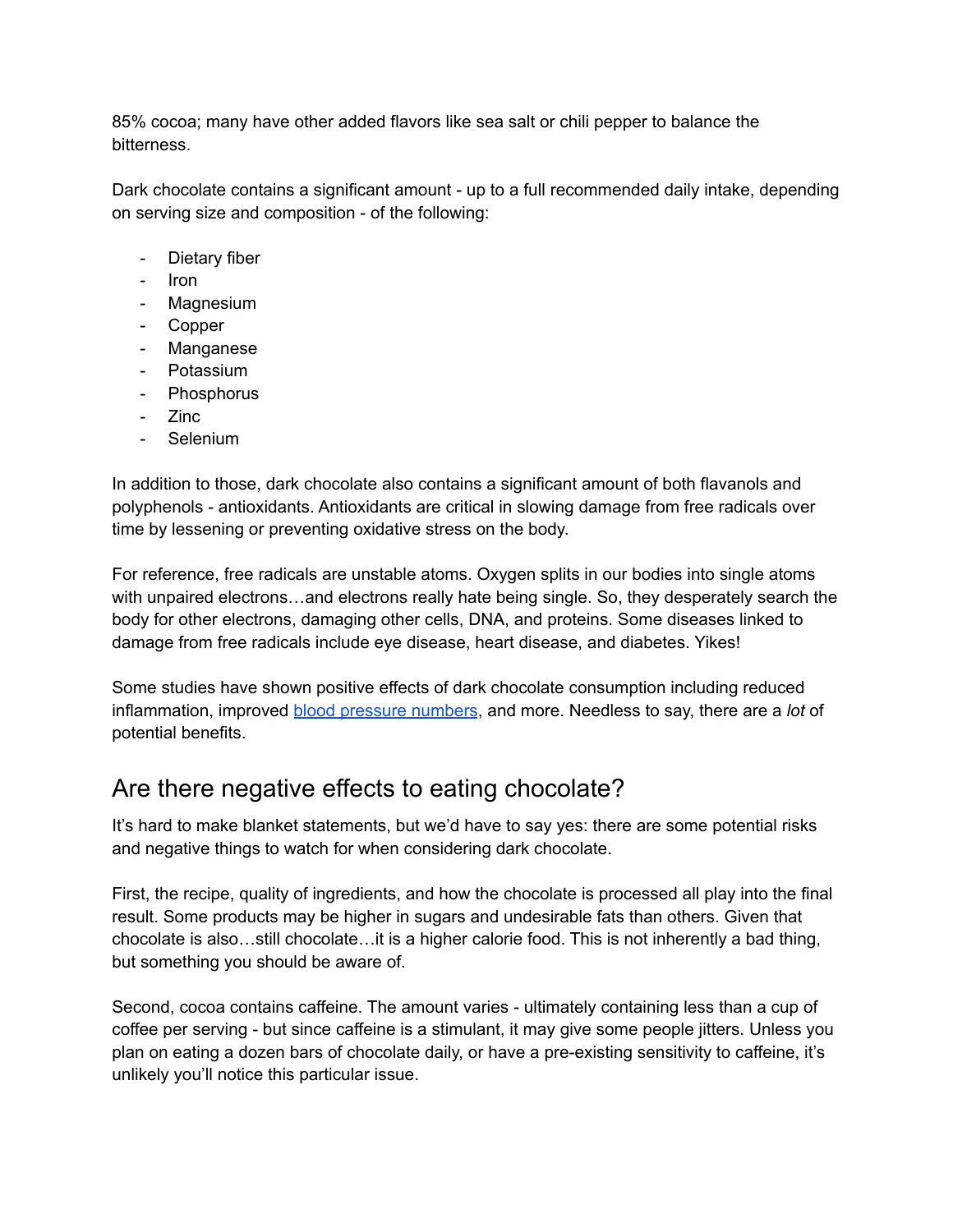Bottom line: all things in moderation. Take the time to find the right [dose](https://pantryfoodco.com/blogs/news/how-much-cannabis-to-take-finding-the-right-edible-dosage-for-you) for you and it's more than possible to enjoy the benefits of a good chocolate without compromising on your health goals!

## So, can chocolate improve sleep quality?

Short answer: yes, it can! Or, at the very least, it can help counteract effects of sleep deprivation. A 2016 [study](https://www.proquest.com/docview/1986451312) found that a bar of dark chocolate - in this case, 80% cocoa - actually helped fix the negative cardiovascular effects of sleep deprivation.

Cocoa contains something called theobromine. Despite theobromine being a stimulant - in the same class as caffeine - it doesn't actually get you wired. Theobromine doesn't stimulate the central nervous system like caffeine does. Instead, it regulates cardiovascular activities, pushing nutrients into the body more efficiently. There is no existing evidence that theobromine keeps folks awake, instead, there is some evidence showing that theobromine helps people sleep.

The most important compound in dark chocolate, when talking about sleep, is tryptophan. Tryptophan actually stimulates the production of serotonin and melatonin, both of which are said to aid the onset of restful sleep.

### Cocoa and cannabis, a dreamy match

Our bodies have something called the endocannabinoid system (ECS); it's wired through pretty much every bit of us, which is why so many people love weed so much.

So, what happens when you combine chocolate and [marijuana?](https://pantryfoodco.com/blogs/news/weed-chocolate-101-a-comprehensive-overview-of-the-tastiest-edibles-on-the-market) Cocoa has two other chemicals we haven't mentioned yet: N-oleolethanolamine (OEA) and N-linoleoylethanolamine (18:2 LOEA). These are similar to something called Anandamide, which interacts with the ECS similar to how THC and other cannabinoids do. It's said that OEA and LOEA slow the breakdown of anandamide - and could do the same for THC, CBD, CBN - enhancing their effects and making them last longer.

Many people consume cannabis to sleep and it's been found that a combination of THC, CBD, or CBN is most effective - the entourage effect, it's called. Add the sleep benefits of cannabinoids with chocolate, and you have a delicious solution to sleep woes.

## Sleeping better with Nite Bites

We've established that chocolate has a *lot* of potential health benefits, including the possibility of improved sleep. It comes down to quality ingredients and individual needs more than anything else.